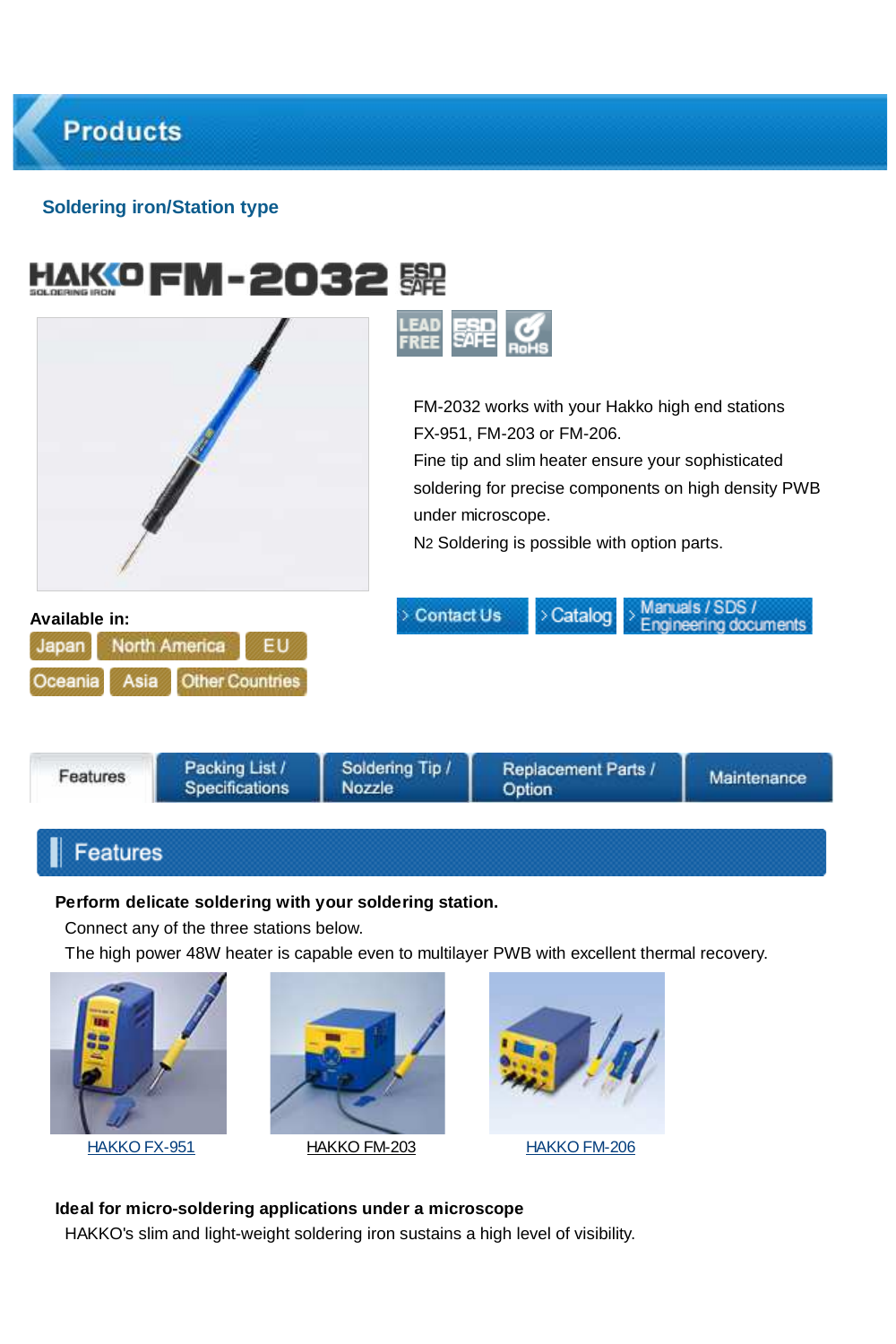

## **Optional parts make it compatible with N2 system.**

Optional parts, "Hose assembly" and appropriate "Nozzle assembly" for the tip, make FM-2032 compatible with N2 system.

Heated N2 gas contributes to 'improvement of solderbility', 'prevention of tip oxidation', and 'preheating effect' during micro soldering.

|                         | Part<br>No. | Nozzle top outer diameter/<br>Nozzle length | Soldering tips                                                                                                                                  |
|-------------------------|-------------|---------------------------------------------|-------------------------------------------------------------------------------------------------------------------------------------------------|
| Nozzle assembly A C5038 |             | $\overline{\theta}$<br>21.5mm               | T30-D1, T30-D06, T30-I, T30-KU                                                                                                                  |
| Nozzle assembly B C5039 |             | Q25<br>22.7mm                               | <b>T30-KN</b>                                                                                                                                   |
| Nozzle assembly C       | C5040       | 20.5mm                                      | $T30 - J$                                                                                                                                       |
| Nozzle assembly D C5041 |             | 15.5mm                                      | T30 Series soldering tips<br>* Shorter nozzle design provides compatibility<br>with all the T30 Series soldering tips and better<br>visibility. |